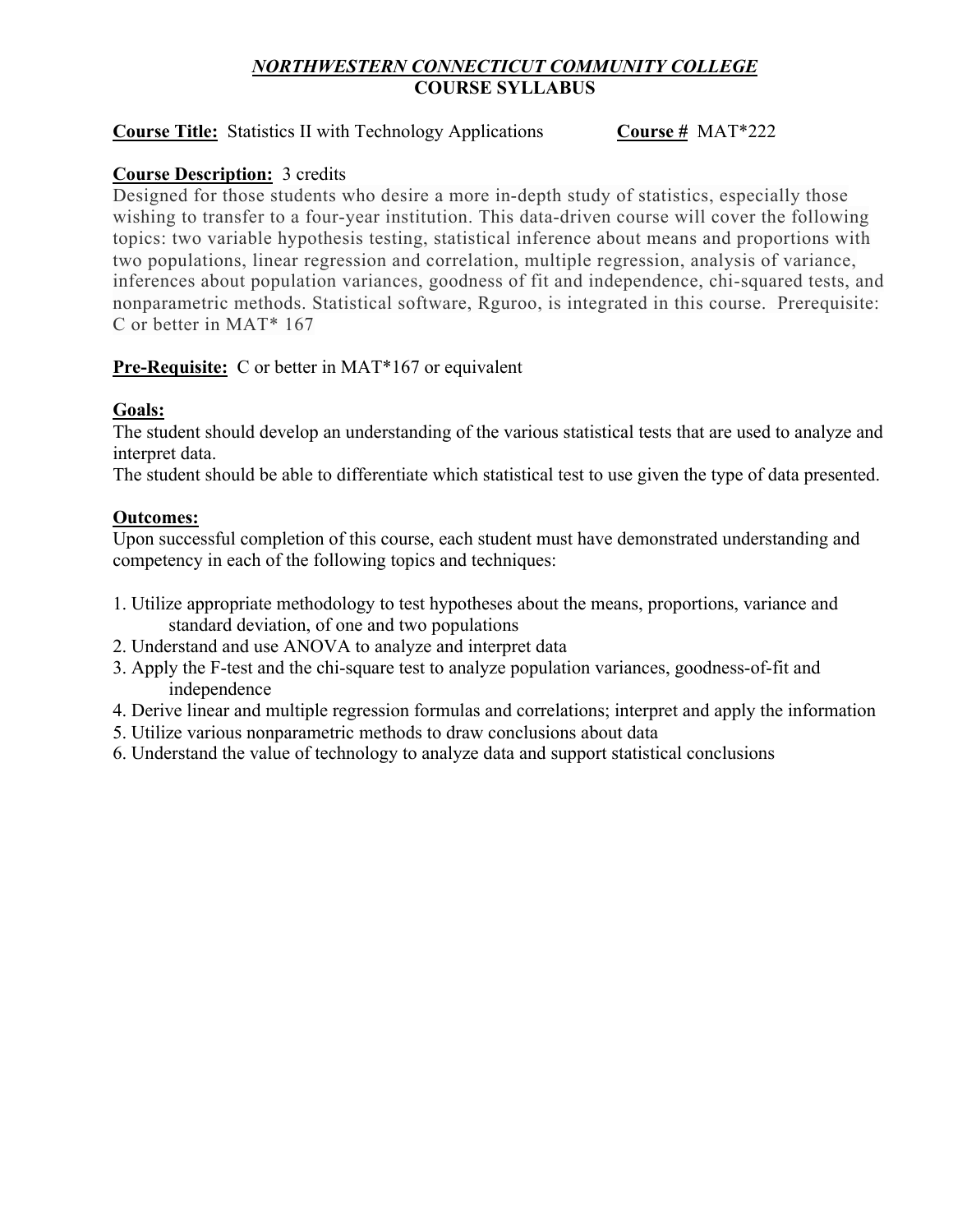#### *NORTHWESTERN CONNECTICUT COMMUNITY COLLEGE Spring 2021*

| Course:                    | <b>Statistics II</b>  |
|----------------------------|-----------------------|
| <b>Course Number:</b>      | MAT*222-01 (CRN 1374) |
| <b>Meeting Days/Times:</b> | Online                |
| <b>Instructor:</b>         | Prof. Wiggins         |
| <b>Communication:</b>      |                       |
| MS Teams Chat              | Preferred Method      |
| Email                      | cwiggins@nwcc.edu     |
| <b>Office Hours:</b>       | Online via Teams      |

**Text Book:** *\*\*If you took MAT\*167 last semester, then you do NOT need to purchase another code for MAT\*222*

Discovering Statistics and Data  $3<sup>rd</sup>$  Edition (access code + etext + Rguroo) **ISBN:** 978-1-64277-340-8

*Please NOTE: To access Hawkes Learning please see instructions in the Blackboard Announcements for details*

**Statistical Software (REQUIRED):** Rguroo is a statistical software that we will be using throughout the semester.

**Course Overview:** See "Course Overview" document posted under "Syllabus & Course Overview" in the Blackboard menu. The Course Overview is a quick guide to assignments, exams, and projects and their due dates.

# **Grading Policy**

The semester grade will be calculated as follows:

| <b>Intro Discussion Post</b> | 5%  |
|------------------------------|-----|
| Hawkes Learning              | 10% |
| Mini-Projects                | 35% |
| Exams                        | 30% |
| Final Project                | 20% |

**Exams:** Exams will be given as outlined on the Course Overview. \*\*\* There will be **no make-ups** for missed exams. I will drop your lowest exam grade; averaging only 3 out of the 4 taken (not including the final). Exams will be timed; you will have two hours to complete each exam. You will have two consecutive hours from the time you start the exam, this means you can NOT stop an hour into the exam and try and return later to complete the remaining hour. Please plan ahead for any internet issues that may arise on your end. Internet issues/power outages will NOT excuse you from a missed exam. No exceptions. All exams are DUE on Wednesday by 11:59pm.

**PowerPoints & Recorded Lectures:** PowerPoints and Recorded Lectures will be assigned each week under Course Content and will become viewable on Sunday nights.

**Hawkes Learning:** There will be weekly homework's in Hawkes Learning DUE by Sundays at 11:59pm.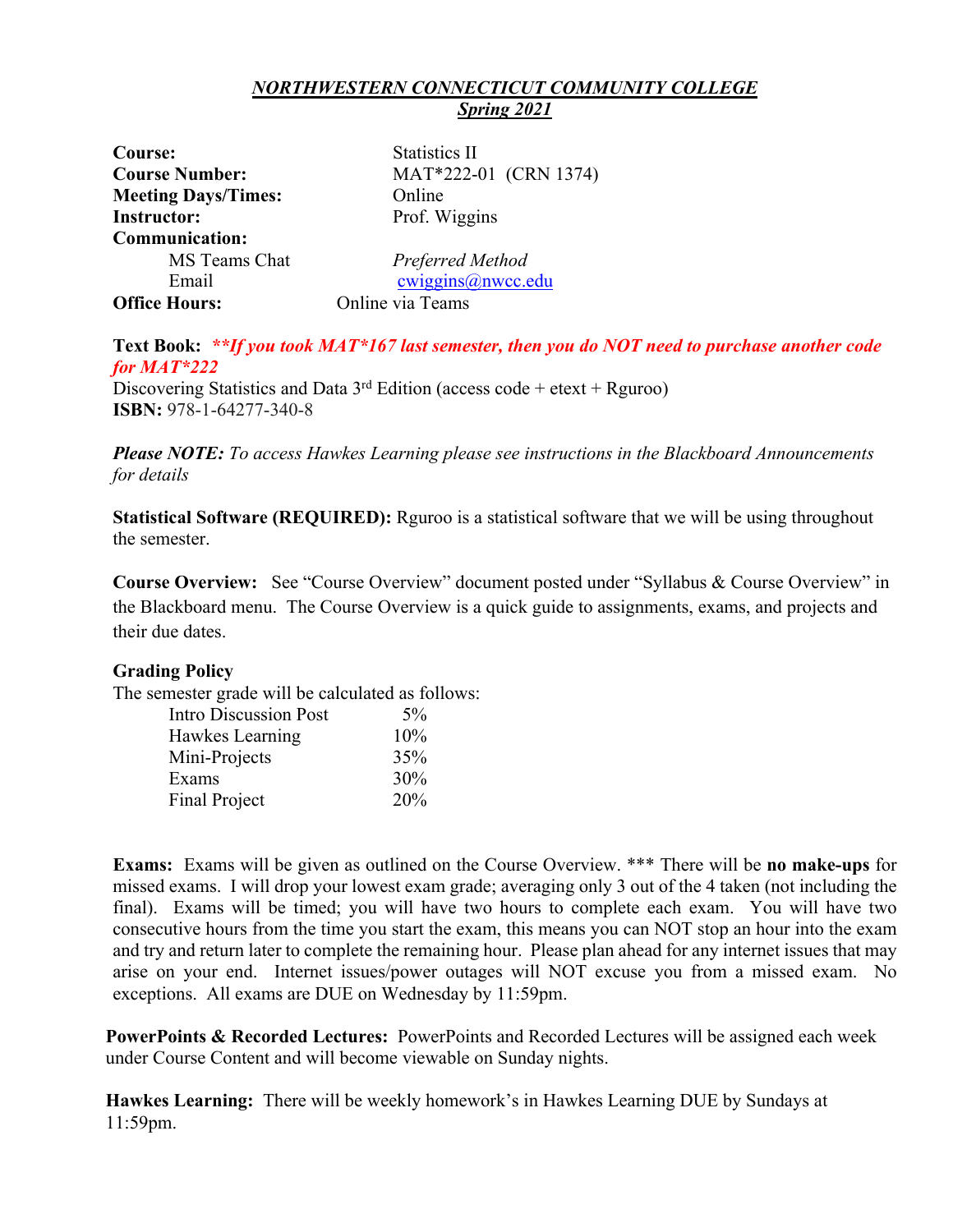**Mini-Projects & Final Project:** You will be assigned several mini-projects this semester. These miniprojects and the Final Project will be assigned in the appropriate Weekly Content Folder under Course Content in the Blackboard menu.

**Rguroo:** This is a statistical software that is cloud-based; meaning you do not need to download anything! The access to this software was included in the Hawkes access code purchase.

# *LATE SUBMISSIONS:*

- **For Hawkes Learning HW's and Mini-Projects:**
	- $\circ$  ONE day late = 10 points off
	- $\circ$  TWO days late = 20 points off
	- $\circ$  THREE days late = 30 points off
	- $\circ$  More than three days late = NO CREDIT (grade of a zero)

# • **Exams and Final Project:**

o There are NO extensions nor makeups for missed exams. NO EXCEPTIONS (including internet connectivity problems). So plan ahead!

**Grades:** Grades will be kept up-to-date in the Blackboard gradebook.

**Grading** will be in accordance with the college catalog as follows:

|               | <i>Percentages</i> |       |           |
|---------------|--------------------|-------|-----------|
| A             | $93 - 100$         | $C$ - | $70 - 72$ |
| $A -$         | $90 - 92$          | $D+$  | $67 - 69$ |
| $B+$          | $87 - 89$          | Ð     | $63 - 66$ |
| <sub>B</sub>  | $83 - 87$          | D-    | $60 - 62$ |
| $B -$         | $80 - 83$          | F     | below 60  |
| $C+$          | $77 - 79$          |       |           |
| $\mathcal{C}$ | $73 - 76$          |       |           |

**Attendance:** You are expected to check blackboard **at least 3** times a week.

# **Online Policies—Netiquette**

If you were attending an on-ground class, I would make you aware of behavior expectations (cell phones are shut off, common courtesy toward your classmates, etc). Online courses can be a bit more tricky. There is a tendency to "hide" behind the computer and emails, and often, things get said in emails or discussion posts that you might otherwise not have said if you were face to face. So please, *THINK*  **BEFORE YOU POST.** Ask yourself if what you are about to post or email is something you would say to me or a classmate in person; *if you wouldn't say it in person, then don't post/email it!* Remember, EVERYONE can see what you post on the Discussion Board! If you have something of a more personal nature to discuss with me, feel free to message me via Blackboard Messenger.

# *Please also note:*

*Some course content as presented in Blackboard Learn is not fully supported on mobile devices at this time. While mobile devices provide convenient access to check in and read information about your courses, they should not be used to perform work such as taking tests, completing assignments, or submitting assignments.*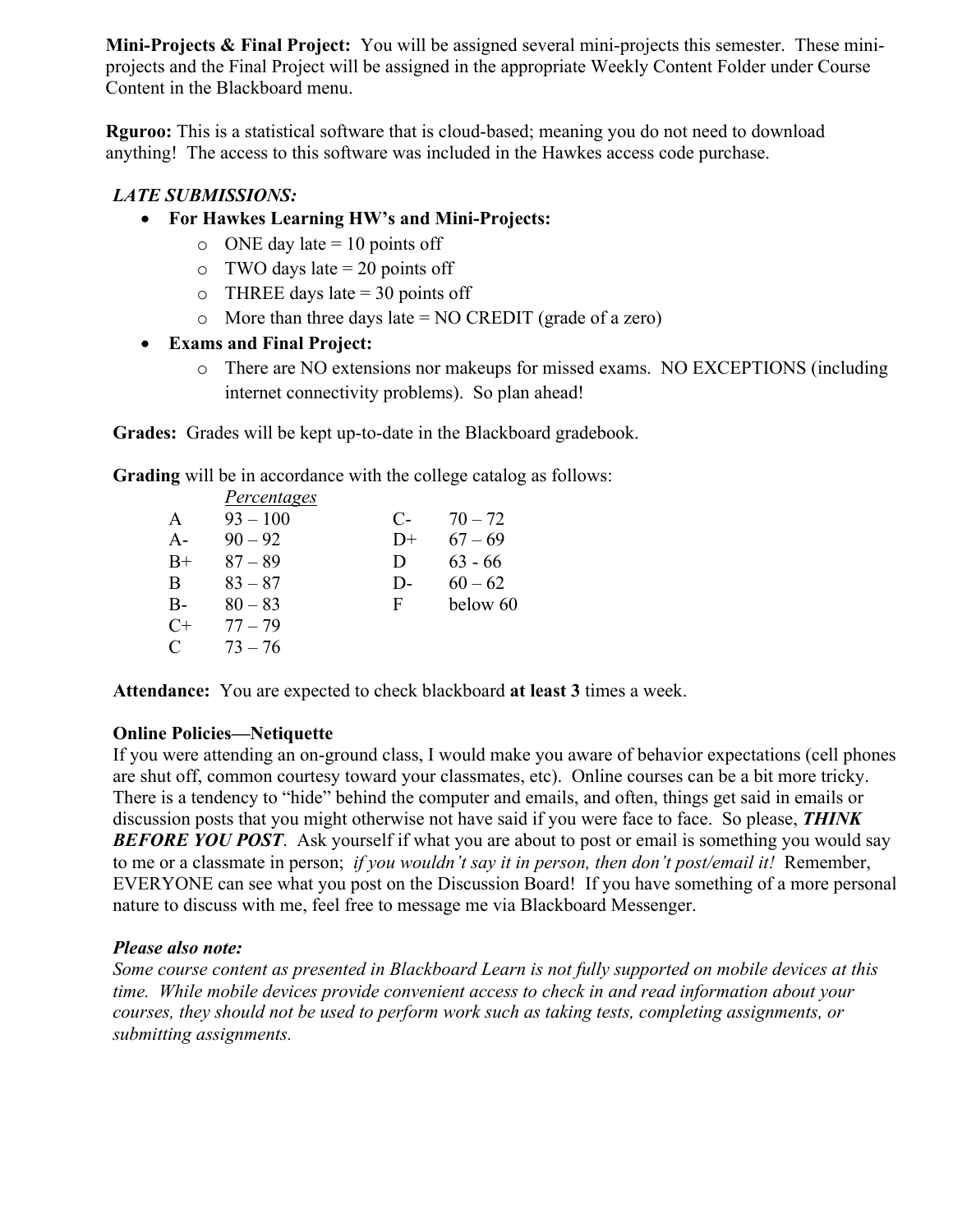| Week           | <b>Dates</b> | <b>Topics Covered</b>                       | What's due                   | <b>Due Dates</b>      |
|----------------|--------------|---------------------------------------------|------------------------------|-----------------------|
| 1              | $1/22 -$     | Sections:                                   | Message me in MS             | Sunday                |
|                | 1/31         | 5.1 Scatterplots and                        | Teams                        | $1/31$ by             |
|                |              | Correlation                                 |                              | 11:59 PM              |
|                |              | 5.2 Fitting a Linear                        |                              |                       |
|                |              | Model                                       | Week One                     | Sunday                |
|                |              |                                             | <b>Discussion Post</b>       | $1/31$ by             |
|                |              |                                             |                              | 11:59 PM              |
|                |              |                                             |                              |                       |
|                |              |                                             | Hawkes Learning              | Sunday                |
|                |              |                                             | HW (Sections 5.1 &           | $1/31$ by             |
| $\overline{2}$ |              |                                             | 5.2)                         | 11:59 PM              |
|                | $2/1 - 2/7$  | Sections:                                   | Hawkes Learning              | Sunday 2/7            |
|                |              | 5.3 Evaluating the Fit of<br>a Linear Model | HW (Sections 5.3 &           | by 11:59<br><b>PM</b> |
|                |              | 5.5 Scatterplots for                        | 5.5)                         |                       |
|                |              | More than Two                               |                              | Sunday 2/7            |
|                |              | Variables                                   | Mini-Project:                | by 11:59              |
|                |              |                                             | Chapter 5                    | <b>PM</b>             |
| 3              | $2/8 - 2/14$ | Sections:                                   | Hawkes Learning              | Sunday                |
|                |              | 8.5 Assessing                               | HW (Sections 8.5 &           | $2/14$ by             |
|                |              | Normality                                   | 10.4)                        | 11:59 PM              |
|                |              | 10.4 Estimating the                         |                              |                       |
|                |              | <b>Population Standard</b>                  |                              |                       |
|                |              | <b>Deviation or Variance</b>                |                              |                       |
| $\overline{4}$ | $2/15 -$     | Exam 1: Chapters 5, 8.5, 10.4               | Hawkes Learning              | Wednesday             |
|                | 2/21         |                                             | Exam 1                       | $2/17$ by             |
|                |              |                                             |                              | 11:59 PM              |
|                |              |                                             |                              |                       |
|                |              | Sections (Review):                          | Hawkes Learning<br><b>HW</b> | Sunday                |
|                |              | 11.1 - 11.4 Hypothesis<br>Testing           | (Sections $11.1 -$           | $2/21$ by<br>11:59 PM |
|                |              |                                             | 11.4)                        |                       |
| 5              | $2/22 -$     | Section:                                    | Hawkes Learning              | Sunday                |
|                | 2/28         | 11.5 Testing a                              | HW (Sections 11.5 &          | $2/28$ by             |
|                |              | Hypothesis about a                          | 12.1)                        | 11:59 PM              |
|                |              | <b>Population Standard</b>                  |                              |                       |
|                |              | Deviation or Variance                       |                              |                       |
|                |              | 12.1 Inference about                        |                              |                       |
|                |              | Two Means:                                  |                              |                       |
|                |              | <b>Independent Samples</b>                  |                              |                       |
| 6              | $3/1 - 3/7$  | Sections:                                   | Hawkes Learning              | Sunday 3/7            |
|                |              | 12.2 Inference about                        | HW (Sections 12.2 &          | by 11:59              |
|                |              | Two Means: Dependent                        | 12.3)                        | <b>PM</b>             |
|                |              | Samples                                     |                              |                       |
|                |              | 12.3 Inference about                        |                              | Sunday 3/7            |
|                |              | <b>Two Population</b>                       | Mini-Project:                | by 11:59<br><b>PM</b> |
|                |              | Proportions                                 | Chapter 12                   |                       |
|                |              |                                             |                              |                       |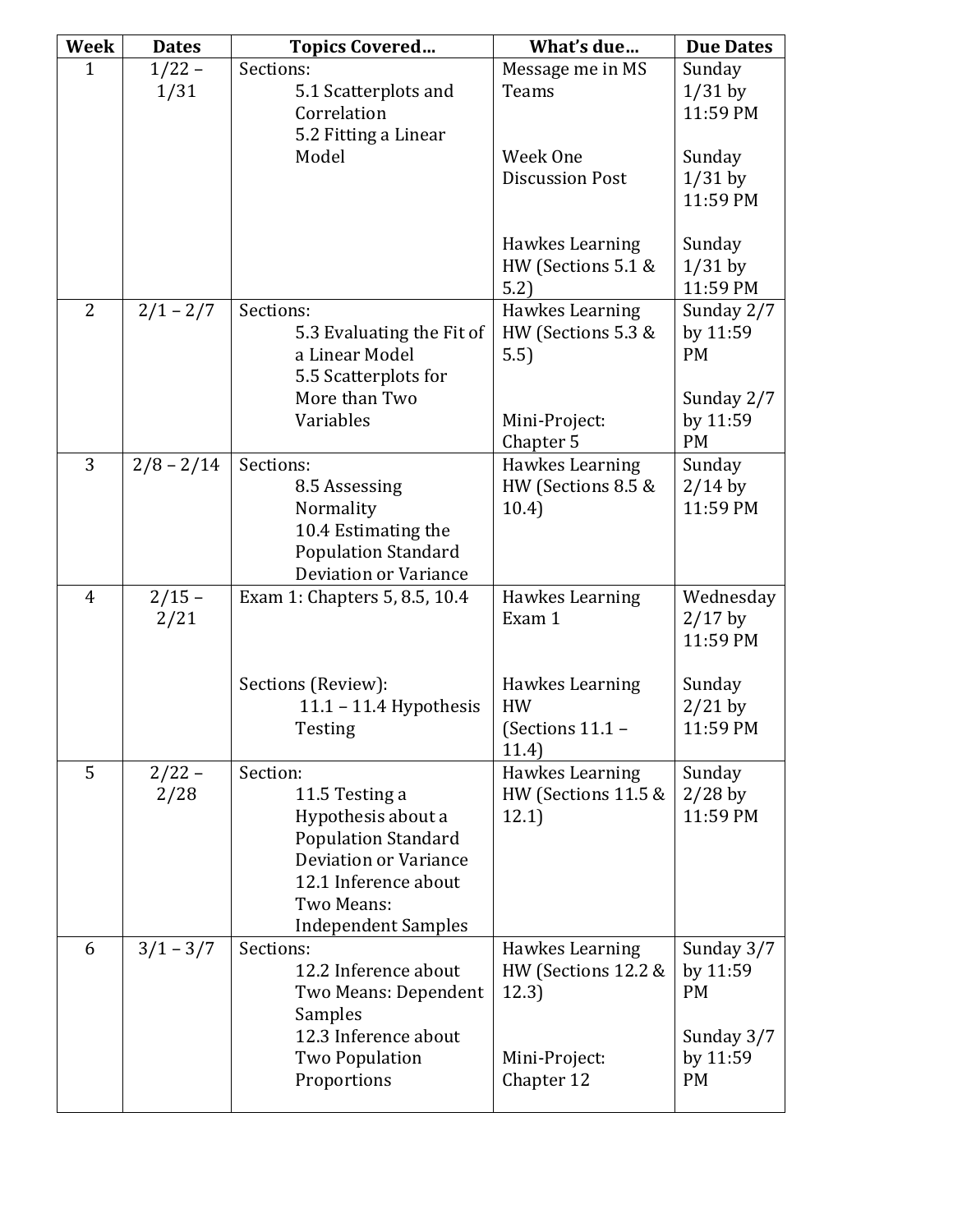| $\overline{7}$ | $3/8 - 3/14$     | Sections:<br>14.1 The Multiple<br><b>Regression Model</b><br>14.2 The Coefficient of<br>Determination and<br>Adjusted $R^2$<br>14.3 Interpreting the<br>Coefficients of the<br><b>Multiple Regression</b><br>Model                                               | Hawkes Learning<br>HW (Sections 14.1,<br>14.2 & 14.3)                                           | Sunday<br>$3/14$ by<br>11:59 PM                                    |
|----------------|------------------|------------------------------------------------------------------------------------------------------------------------------------------------------------------------------------------------------------------------------------------------------------------|-------------------------------------------------------------------------------------------------|--------------------------------------------------------------------|
|                | $3/15 -$<br>3/21 | <b>SPRING BREAK</b>                                                                                                                                                                                                                                              |                                                                                                 |                                                                    |
| 8              | $3/22 -$<br>3/28 | Sections:<br>14.4 Inference<br>Concerning the<br><b>Multiple Regression</b><br>Model and Its<br>Coefficients<br>14.5 Inference<br>Concerning the Model's<br>Prediction<br>14.6 Multiple<br><b>Regression Models</b><br>with Qualitative<br>Independent Variables | Hawkes Learning<br>HW (Sections 14.4,<br>14.5 & 14.6)                                           | Sunday<br>$3/28$ by<br>11:59 PM                                    |
| 9              | $3/29 - 4/4$     | Mini-Project: Chapter 14<br>Exam 2: Chapters 11.5, 12, 14                                                                                                                                                                                                        | Mini-Project:<br>Chapter 14<br>Hawkes Learning                                                  | Sunday 4/4<br>by 11:59<br><b>PM</b><br>Sunday 4/4                  |
|                |                  |                                                                                                                                                                                                                                                                  | Exam 2                                                                                          | by 11:59<br><b>PM</b>                                              |
| 10             | $4/5 - 4/11$     | Sections:<br>15.1 One-Way ANOVA<br>15.2 Two-Way ANOVA:<br>The Randomized Block<br>Design                                                                                                                                                                         | Hawkes Learning<br>HW (Sections 15.1 &<br>15.2)<br>Mini-Project:<br>Chapter 15 (Part 1<br>Only) | Sunday<br>$4/11$ by<br>11:59 PM<br>Sunday<br>$4/11$ by<br>11:59 PM |
| 11             | $4/12 -$<br>4/18 | Sections:<br>16.1 The Chi-Square<br>Distribution<br>16.2 The Chi-Square<br>Test for Goodness of Fit<br>16.3 The Chi-Square<br><b>Test for Association</b>                                                                                                        | Hawkes Learning<br>HW (Sections 16.1,<br>16.2 & 16.3)                                           | Sunday<br>$4/18$ by<br>11:59 PM                                    |